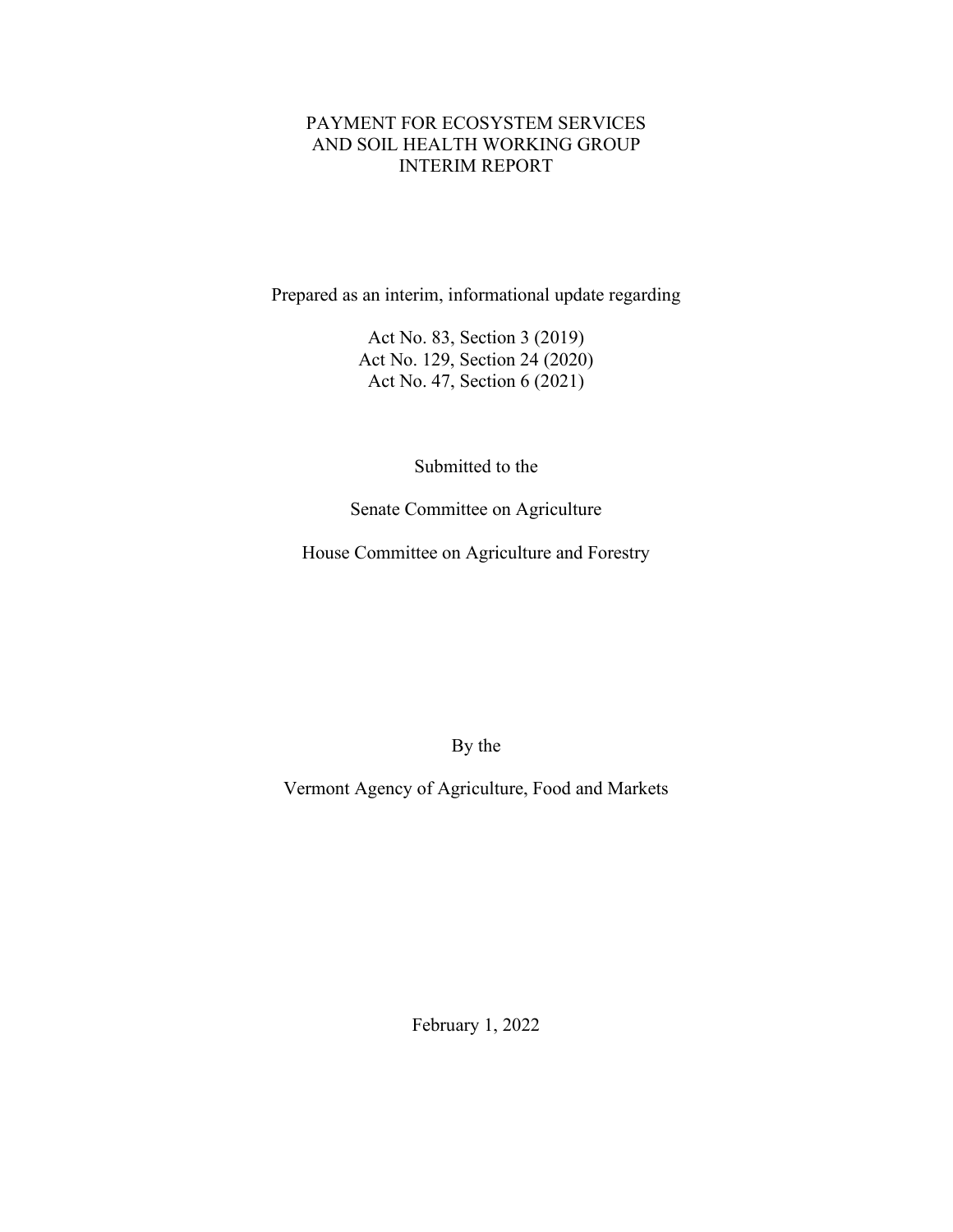# **Payment for Ecosystem Services and Soil Health Working Group Interim Report**

# *February 1, 2022*

# **Table of Contents**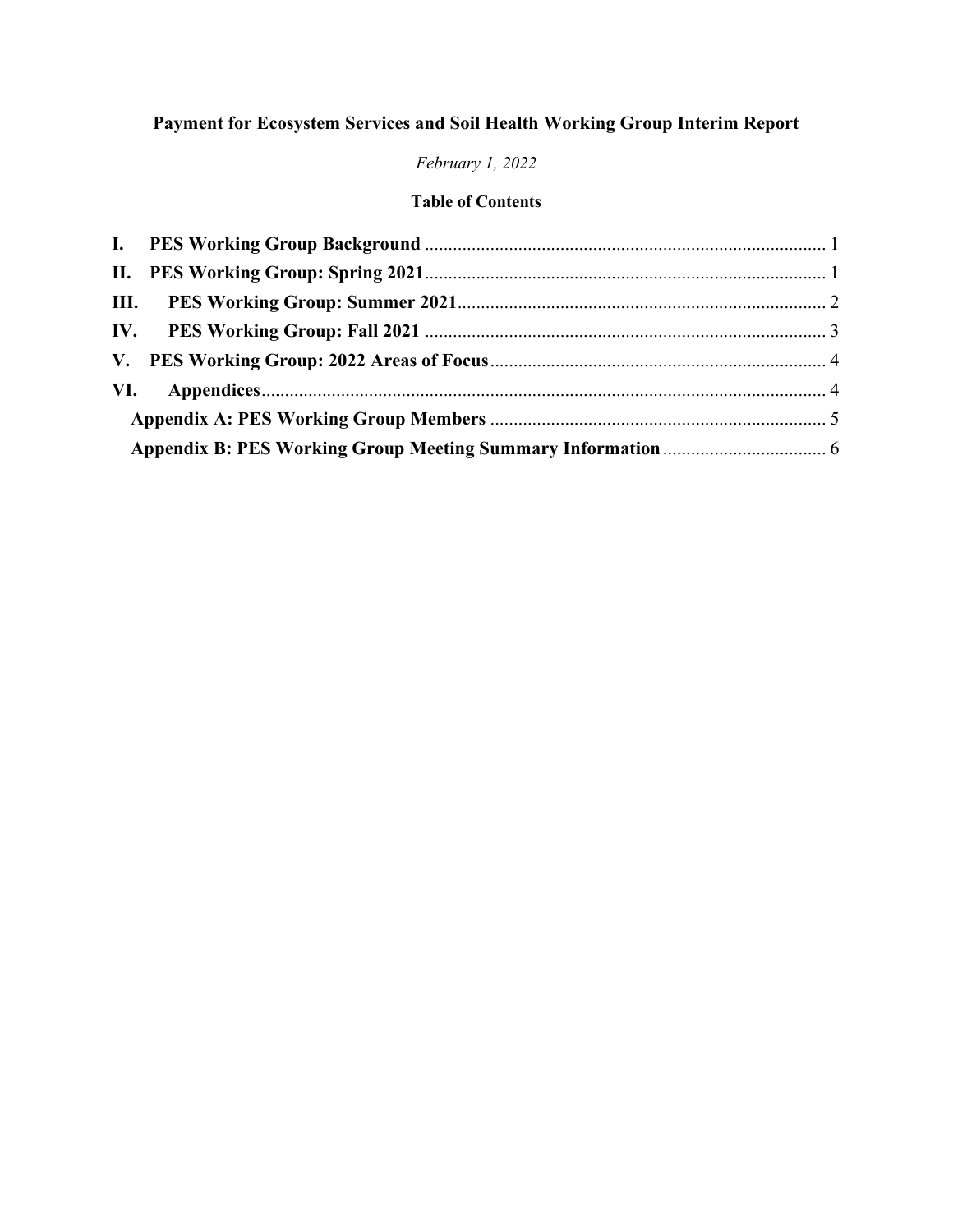#### <span id="page-2-0"></span>**I. PES Working Group Background**

Due to the initiative of three farmer-led watershed coalitions, the Vermont Legislature enacted [Act 83 of](https://legislature.vermont.gov/Documents/2020/Docs/ACTS/ACT083/ACT083%20As%20Enacted.pdf)  [2019, Section 3](https://legislature.vermont.gov/Documents/2020/Docs/ACTS/ACT083/ACT083%20As%20Enacted.pdf) charging the Secretary of Agriculture to convene a Working Group to discuss Soil Conservation Practices and Payment for Ecosystem Services. Between September 2019 and January 2020, the Working Group met in-person five times and held six webinars with experts and practitioners who provided resources and perspectives to aid in the Working Group's thinking about PES tools, metrics, and system design.

Following several recommendations of the Soil Conservation Practice and Payment for Ecosystem Services Working Group, as laid out in the January 15, 2020 Report to Legislature, [Act 129 of](https://legislature.vermont.gov/Documents/2020/Docs/ACTS/ACT129/ACT129%20As%20Enacted.pdf)  [2020](https://legislature.vermont.gov/Documents/2020/Docs/ACTS/ACT129/ACT129%20As%20Enacted.pdf) amended Act 83 of 2019 to rename the group the "Payment for Ecosystem Services and Soil Health Working Group," establishing the Working Group through January 2022, to direct the inclusion of several additional seats on this Working Group, and to lay out specific charges for this Working Group. Specifically, the Legislature named the following findings and recommendations be considered and included in the Working Group's final report:

- 1. a recommended payment for ecosystem services approach the State should pursue that benefits water quality, flood resilience, and climate stability, including ecosystem services to prioritize and capital or funding sources available for payments.
- 2. a recommended definition of healthy soils, a recommended method, or systems for measuring soil health and other indicators of ecosystem health, and a recommended tool for modeling and monitoring soil health.
- 3. a recommended price, supported by evidence or other justification, for a unit of soil health or other unit of ecosystem service or benefit provided.
- 4. proposed eligibility criteria for persons participating in the program.
- 5. proposed methods for incorporating the recommended payment for ecosystem services approach into existing research and funding programs.
- 6. an estimate of the potential future benefits of the recommended payment for ecosystem services approach, including the projected duration of the program.
- 7. an estimate of the cost to the State to administer the recommended payment for ecosystem services approach; and
- 8. proposed funding or sources of funds to implement and operate the recommended payment for ecosystem services approach.

The Working Group has met fourteen times in 2021 in one and a half-to-two-hour meetings, via Zoom due to COVID-19, to advance work in preparing the finding and recommendations above. The Payment for Ecosystem Services and Soil Health Working Group (PES WG) had its charge extended through February 1, 2023 by [Act 47 of 2021.](https://legislature.vermont.gov/Documents/2022/Docs/ACTS/ACT047/ACT047%20As%20Enacted.pdf)

Information about the PES WG – including documents and recordings of past meetings – can be found at: <https://agriculture.vermont.gov/pes>

#### <span id="page-2-1"></span>**II. PES Working Group: Spring 2021**

The spring of 2021 involved reviewing the 2019 work, connecting with related research projects by University of Vermont (UVM) and other initiatives like the CSP+ [Conservation Stewardship "Plus"] program idea developed by several farmers and Vermont Natural Resource Conversation Districts (NRCDs), and beginning to scope and review the charges set forth by the legislature. As requested by the PES Working Group in its report in 2020, and as directed by Act 129 of 2020, the membership of the PES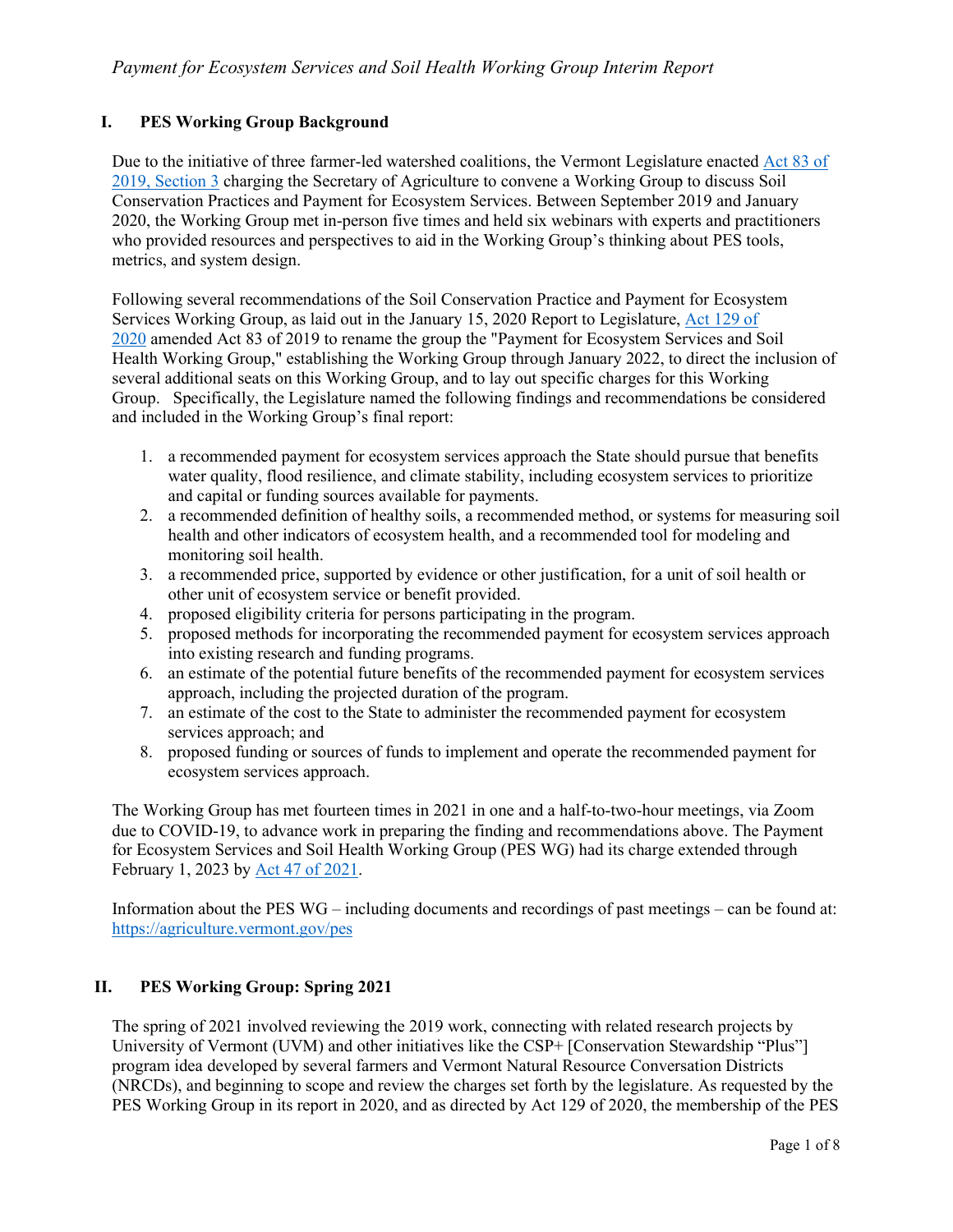## *Payment for Ecosystem Services and Soil Health Working Group Interim Report*

Working Group was expanded and new members began attending meetings of the working group when the Working Group reconvened on Tuesday, March 16<sup>th</sup>, 2021.

The Working Group formed three Task Groups or subcommittees to develop: 1) greater clarity on analyzing costs and benefits of soil health; 2) identifying specific metrics and components of soil health, and 3) considering program design by first analyzing existing programs and considering broad criteria for quality program design.

The table below briefly summarizes the work of the Task Groups:

| <b>TASK GROUP</b>                            | <b>Charge 1</b>                                                                                                         | <b>Charge 2</b>                                                                                                                        | Charge 3                                                                |
|----------------------------------------------|-------------------------------------------------------------------------------------------------------------------------|----------------------------------------------------------------------------------------------------------------------------------------|-------------------------------------------------------------------------|
| <b>Costs, Benefits,</b><br><b>Allocation</b> | Analyze benefits of ES<br>including nutrient<br>reduction, flood<br>mitigation and carbon<br>sequestration              | Explore unit price for unit<br>of soil health and other ES                                                                             | Propose eligibility<br>requirements                                     |
| <b>Status</b>                                | A completed matrix of soil<br>health key components,<br><b>ESG</b> benefits and possible<br>metrics                     | Refinement of questions<br>for an RFP for a<br><b>Technical Advisor</b>                                                                | Deferred to Fall work                                                   |
| <b>Soil Health</b>                           | Identify metrics that relate<br>soil health indicators to<br>desired ecosystem<br>services                              | Develop<br>Soil Health<br>working<br>definition and<br>which ecosystem<br>services it<br>provides<br>Unit of soil health<br>to pay for | Develop research<br>questions and RFP needs                             |
| <b>Status</b>                                | A completed matrix of soil health key components,<br>related ecosystem services, and possible indicators and<br>metrics |                                                                                                                                        | Refinement of questions<br>for an RFP for a<br><b>Technical Advisor</b> |
| <b>Programs</b>                              | Inventory existing<br>programs                                                                                          | <b>Analyze Programs</b>                                                                                                                | Develop Program<br>Definition Criteria                                  |
| <b>Status</b>                                | Matrices of existing<br>practices, rankings, and<br>current VT spending for<br>these practices                          | Summary of TG review of<br>programs, gaps, and<br>lessons by June 23.                                                                  | Deferred to Fall work                                                   |

*Table 1: Spring 2021 Task Groups*

#### <span id="page-3-0"></span>**III. PES Working Group: Summer 2021**

Over the summer of 2021, the Vermont Agency of Agriculture, Food & Markets (VAAFM) in service of goals developed by the Working Group issued a Request for Proposal (RFP) based on the work of the PES WG for a technical consultant to support and advise the Working Group. The RFP requested the following research activities to help the PES WG fulfill the charge set out by the legislature: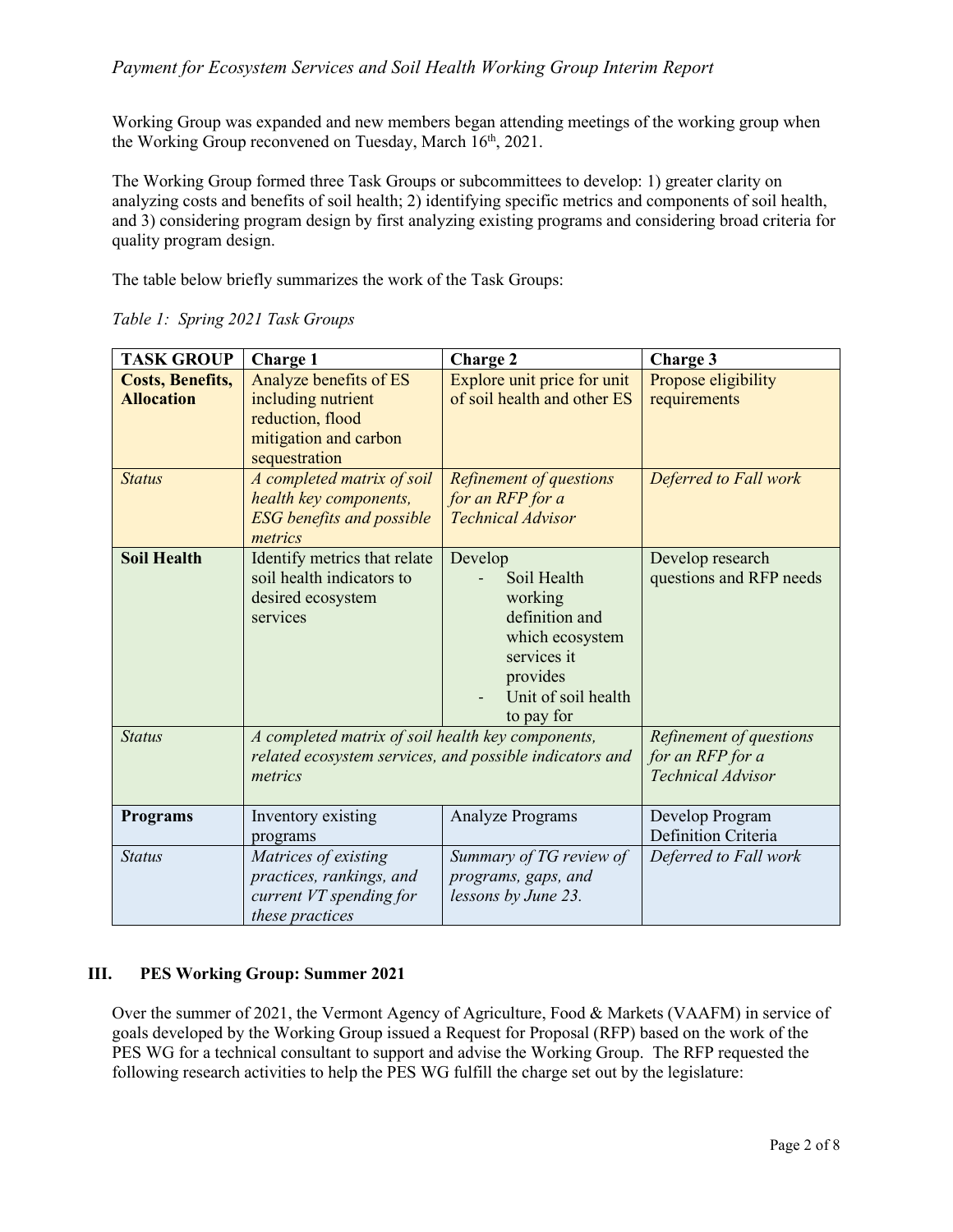- Determine metrics for quantification of ecosystem services from soil health
- Establish range of acceptable/preferred payment rates using contingent valuation
- Calculate range of full economic cost to farmer per unit of soil health metric to provide lower bound on payment rate and aid farmer decision-making
- Establish an estimate of the total value to society of soil health in Vermont agriculture
- Review and summarize existing models of performance-based programs for PES working
- Provide clarity and recommendations on crucial PES program structure issues
- Collaborate closely with the PES WG and build trust in the process, the information and the recommendations from this work.

The RFP was issued on July 26, 2021, and awarded On September 29, 2021 to a team assembled by the University of Vermont (UVM). The work of the UVM technical team is ongoing through May of 2022.

#### <span id="page-4-0"></span>**IV. PES Working Group: Fall 2021**

With the assistance of the UVM technical team, the Working Group accomplished the following tasks and activities. The final documentation for these tasks and activities can be found on the PES WG webpage: <https://agriculture.vermont.gov/pes>

- A. *Measuring Ecosystem Services from Soil Health*: Building on the WG's spring soil health matrix, the technical team further refined the soil health indicators that could make up or define soil health and identified available methods and costs for measuring these soil health indicators. This information will allow the WG to build a PES program based on specific, meaningful, measurable indicators of soil health. The soil health indicators identified by the WG include:
	- Organic matter
	- Bulk density
	- Aggregate stability
	- Green House Gas emissions and sequestration modeling
	- Biodiversity

These indicators in turn represent or result in five ecosystem services of interest as identified by the 2019 PES WG, as written into statute as a findings and recommendation goal, and as subsequently refined by the WG include: climate regulation (carbon), downstream flood mitigation, soil conservation and water quality protection, climate resilience and biodiversity.

- B. *Establishing a Value for Ecosystem Services resulting from Improved Soil Health*: The PES Working Group utilized the UVM team to develop cost estimates for: 1) a "best" case scenario of a soil organic matter 50% higher than a reference condition and bulk density 20% lower; and 2) a "good" case scenario of a soil organic matter 25% higher than a reference condition and bulk density 10% lower. These soil health improvements would in turn produce ecosystem services for flood mitigation, erosion reduction, phosphorus retention, carbon storage, nitrogen retention, and soil biodiversity. Separately, the UVM team conducted a valuation of these benefits for these scenarios in dollars per acre. This information provides the WG essential valuation information, based on defensible analysis, for incorporating into a PES program and establishing prices and payments.
- C. *Summarizing VT Farmer PES Program Proposals*: The WG reviewed a summary prepared by the technical team of three PES program concepts designed by Vermont farmers for Vermont farmers. These "home-grown" ideas will provide valuable options and ideas for designing a PES program(s) by the WG in 2022. While varying in detail, all these programs assume participants are in "good standing" with VAAFM, farmers would be paid a base amount for participating, testing, and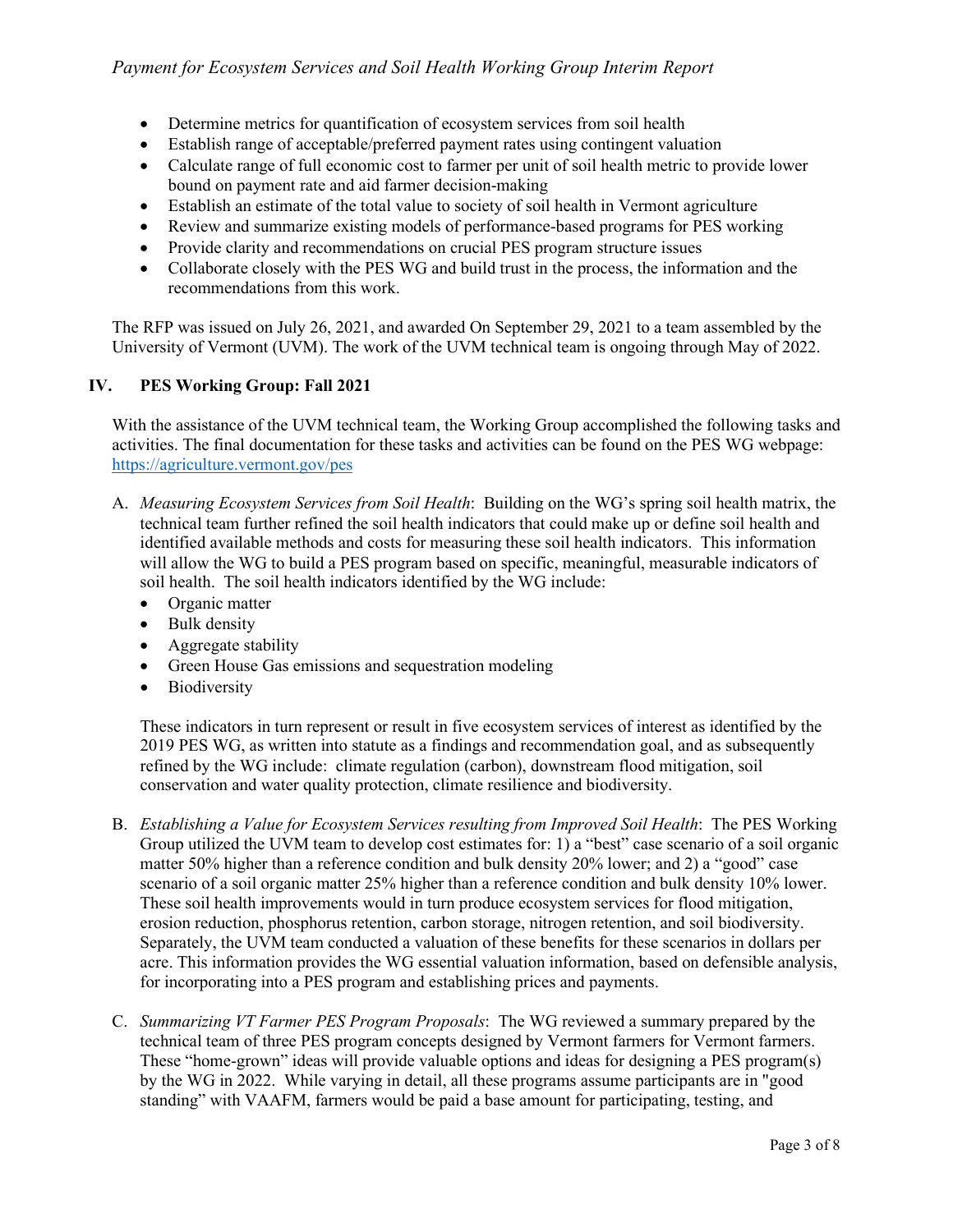engaging, and the program would be tiered where farmers could be paid more for increased performance in providing ecosystem services.

- D. *Reviewing Existing PES Programs*: The UVM team also undertook a review of several PES programs already underway in the U.S. and abroad. This report in includes a comparison of 10 programs involving such ecosystem services as soil health, carbon storage, water protection, and nutrient retention. The lessons from these programs will help inform WG as it hones one or more program designs in 2022.
- E. *Supporting Integration of Agroforestry Practices in Vermont Conservation Practices.* The WG identified a few key NRCS agroforestry practices that are currently not funded in Vermont. The NRCS-VT Office is now pursuing how to include additional practices eligible for payment in Vermont.

#### <span id="page-5-0"></span>**V. PES Working Group: 2022 Areas of Focus**

The PES WG is well-positioned to build on its work to discuss, explore, define, and hone and recommend one or more programs for payment of ecosystem services. The Governor's Future of Agriculture Commission and the Vermont Climate Council also support the on-going advancement of a PES program or programs in Vermont. The PES WG anticipates being able to deliver a final report on January 15, 2023 that provides the findings and recommendations outlined in Act 129 of 2020.

2021's focus has been on soil health and the WG will continue to work with the UVM team to design a soil health program. This work will include developing and exploring various program design elements, reaching out to farmers and technical advisors through surveys and focus groups to further test ideas and willingness to accept dollars for outcomes or outputs, and creating a well-analyzed and supported program.

In addition, and importantly, the WG will explore in 2022 PES program possibilities beyond soil health including edge-of-field<sup>[1](#page-5-2)</sup> monitoring, and whole farm approaches that might further advance ecosystem services and farm incomes.

More about the WG and its work can be found at: [https://agriculture.vermont.gov/pes.](https://agriculture.vermont.gov/pes)

#### <span id="page-5-1"></span>**VI. Appendices**

- A. PES Working Group Members
- B. PES Working Group Meeting Summary Information

<span id="page-5-2"></span><sup>&</sup>lt;sup>1</sup>According to NRCS, voluntary edge-of-field water quality monitoring enables agricultural producers and scientists to quantify the impacts of conservation work on water quality. Through edge-of-field (EoF) monitoring, NRCS works with producers and conservation partners, such as universities, agencies, and non-governmental organizations, to measure the amount of nutrients and sediment in water runoff from a field and compare the improvements under different conservation systems.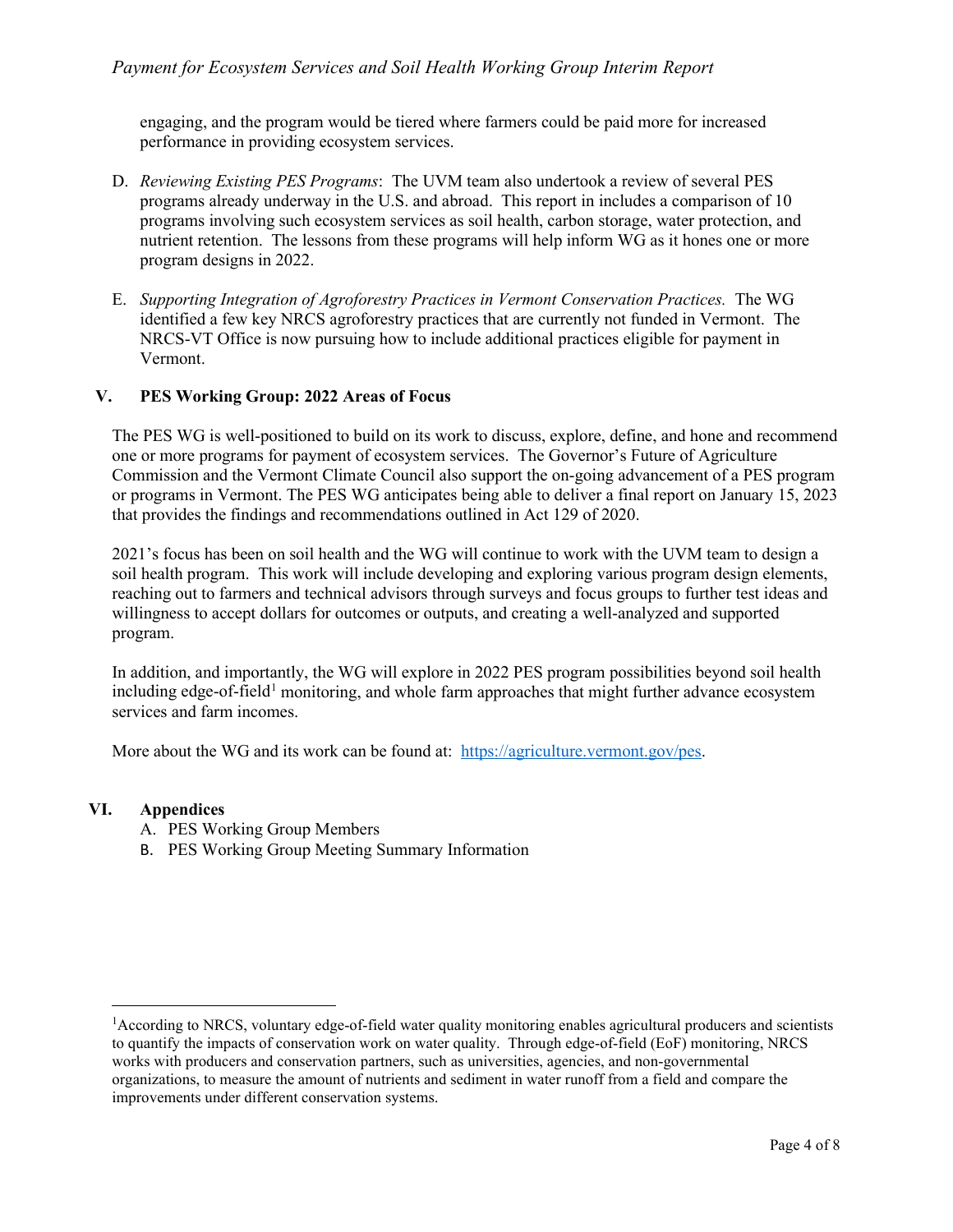#### <span id="page-6-0"></span>**Appendix A: PES Working Group Members**

Pursuant to Section 24 of Act 129 of 2020 The Working Group shall include the following members:

- 1) the Secretary of Agriculture, Food and Markets or designee;
	- a) Deputy Secretary Alyson Eastman
- 2) the Secretary of Natural Resources or designee; a) Marli Rupe (DEC)
- 3) a representative of the Vermont Housing and Conservation Board; a) Stacy Cibula
- 4) a member of the former Dairy Water Collaborative;
	- a) Brian Kemp (CVFC)
- 5) two persons representing farmer's watershed alliances in the State;
	- a) Paul Doton (CRWFA)
	- b) Scott Magnan; Franklin & Grand Isle Farmer's Watershed Alliance (FWA)
- 6) a representative of the Natural Resources Conservation Council; a) Jill Arace (VACD)
- 7) a representative of the Gund Institute for Environment of the University of Vermont; a) Alissa White
- 8) a representative of the University of Vermont (UVM) Extension;
	- a) Joshua Faulkner
- 9) two members of the Agricultural Water Quality Partnership;
	- a) Matt Vaughan (LCBP)
	- b) Vicky Drew (NRCS-VT)
- 10) a representative of small-scale, diversified farming; a) Maddie Kempner (NOFA-VT)
- 11) a member of the Vermont Healthy Soils Coalition
	- a) Cat Buxton / Didi Pershouse
- 12) a person engaged in farming other than dairy farming; a) Ed Pitcavage (Philo Ridge Farm)
- 13) a representative of an environmental organization with a statewide membership that has technical expertise or fundraising experience;
	- a) Heather Furman, The Nature Conservancy in Vermont
- 14) an agricultural economist from a university or other relevant organization within the State;
	- a) David Conner, University of Vermont [*now vacant*]
- 15) an ecosystem services specialist from UVM Extension; and
	- a) Juan Alvez
- 16) a soil scientist
	- a) Meredith Albers (NRCS-VT)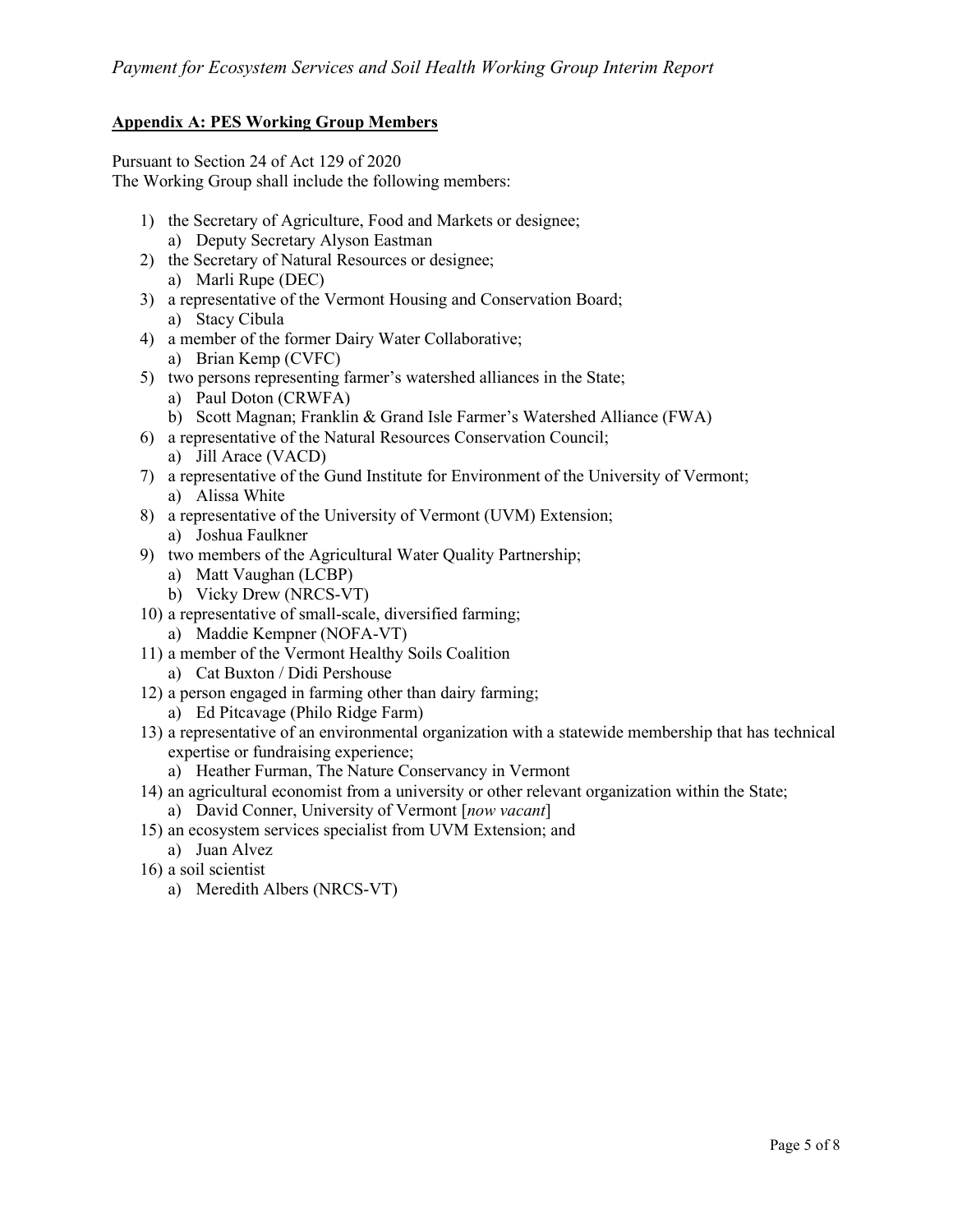## <span id="page-7-0"></span>**Appendix B: PES Working Group Meeting Summary Information**

## **2021**

**Tuesday, March 16th, 2021** from 1:00-3:15pm, via Zoom.

[3/16/2021 Agenda & Call-in Information](https://agriculture.vermont.gov/web/20210521073242/http:/agriculture.vermont.gov/sites/agriculture/files/documents/Water_Quality/PES/PES_2021.03.16.pdf) | [3/16/2021 Meeting Recording](https://web.archive.org/web/20210521073242/https:/cbuilding.zoom.us/rec/share/rNCVnfh-AANDxFTLFEbuv8Ih8Tn38zavduAVO9o_zffnxGZRPvopjWnAuy53J3vQ.FBiUPYOGZzPD3wDL) Supporting Materials: [CBI Agenda & Background](https://agriculture.vermont.gov/web/20210521073242/http:/agriculture.vermont.gov/sites/agriculture/files/documents/Water_Quality/PES/CBI_Background.pdf) [Jon Winsten: Soil Health Investment Trust](https://agriculture.vermont.gov/web/20210521073242/http:/agriculture.vermont.gov/sites/agriculture/files/documents/Water_Quality/PES/Winsten_Soil_Health_Investment_Trust.pdf) [Bio Logical Capital, Vermont Land Trust & UVM Extension: CIG Soil Health Research](https://agriculture.vermont.gov/web/20210521073242/http:/agriculture.vermont.gov/sites/agriculture/files/documents/Water_Quality/PES/VLT_CIG_Project.pdf) [Ryan Patch, AAFM: Current AAFM PES Projects](https://agriculture.vermont.gov/web/20210521073242/http:/agriculture.vermont.gov/sites/agriculture/files/documents/Water_Quality/PES/AAFM-PES-WG-Update-March-2021.pdf) [Jennifer Byrne: VT Soil Health Policy Network](https://agriculture.vermont.gov/web/20210521073242/http:/agriculture.vermont.gov/sites/agriculture/files/documents/Water_Quality/PES/VT_Soil_Health_Policy_Network.pdf)

## **Thursday, April 15th, 2021** from 1:00-3:00 PM, via Zoom.

[4/15/2021 Agenda & Registration Information](https://agriculture.vermont.gov/web/20210521073242/http:/agriculture.vermont.gov/sites/agriculture/files/documents/Water_Quality/PES/20210415%20VT%20PES%20SH%20WG%20agenda_participant.pdf) | [4/15/2021 Meeting Notes](https://agriculture.vermont.gov/web/20210521073242/http:/agriculture.vermont.gov/sites/agriculture/files/documents/Water_Quality/PES/20210415%20VT%20PES%20SH%20WG_draft%20summary.docx) Supporting Materials: [Work Approach](https://agriculture.vermont.gov/web/20210521073242/http:/agriculture.vermont.gov/sites/agriculture/files/documents/Water_Quality/PES/PES%20WG%202021%20Work%20Approach.pdf) [Related Research](https://agriculture.vermont.gov/web/20210521073242/http:/agriculture.vermont.gov/sites/agriculture/files/documents/Water_Quality/PES/VTPESRelatedResearch.pdf)

## **Wednesday, April 28th, 2021** from 12:30-2:00PM, via Zoom.

[4/28/2021 Agenda & Registration Information](https://web.archive.org/web/20210504232852/https:/agriculture.vermont.gov/sites/agriculture/files/documents/Water_Quality/PES/2021.04.28_PES.WG_Agenda.pdf) | [4/28/2021 Meeting Notes](https://agriculture.vermont.gov/sites/agriculture/files/documents/Water_Quality/PES/20210428VT%20PES%20SH%20WG_draft%20summary.docx) Supporting Materials: [Task Group Workplans](https://web.archive.org/web/20210504232852/https:/agriculture.vermont.gov/sites/agriculture/files/documents/Water_Quality/PES/Task_Workplans.docx)

**Wednesday, May 12, 2021** from 12:30-2:00PM, via Zoom. [5/12/2021 Agenda & Registration Information](https://agriculture.vermont.gov/sites/agriculture/files/documents/Water_Quality/PES/20210512%20VT%20PES%20and%20SH%20WG%20agenda.pdf) | [5/12/2021 Meeting Notes](https://agriculture.vermont.gov/sites/agriculture/files/documents/Water_Quality/PES/20210512%20VT%20PES%20and%20SH%20WG_draft%20summary.docx)

#### **Wednesday, May 26, 2021** from 12:30-2:00PM, via Zoom.

[5/26/2021 Agenda & Registration Information](https://agriculture.vermont.gov/sites/agriculture/files/documents/Water_Quality/PES/20210526%20VT%20PES%20and%20SH%20WG%20agenda.docx) Supporting Materials: [Task Group Update](https://agriculture.vermont.gov/sites/agriculture/files/documents/Water_Quality/PES/20210528%20PES%20and%20SH%20task%20groups%20update.docx)

#### **Wednesday, June 9, 2021** from 12:30-2:00PM, via Zoom.

[6/9/2021 Agenda & Registration Information](https://agriculture.vermont.gov/sites/agriculture/files/documents/Water_Quality/PES/20210609%20VT%20PES%20and%20SH%20WG%20agenda.docx) Supporting Materials: [Draft Mitigation Strategies Template](https://agriculture.vermont.gov/sites/agriculture/files/documents/Water_Quality/PES/Copy%20of%20Draft%20Mitigation%20Strategies%20Template%20-%20Sorted%20Simplified%20Buckets%20-%20052621.xlsx) [Economics Soil Health Value Matrix](https://agriculture.vermont.gov/sites/agriculture/files/documents/Water_Quality/PES/Economics%20Soil%20Health%20Value%20matrix_60721%20draft.pdf) [Soil Health Task Group Draft Approach](https://agriculture.vermont.gov/sites/agriculture/files/documents/Water_Quality/PES/To%20share%20with%20WG%20-%20Soil%20Health%20Task%20group.pdf) [Input on PES: Stephen Leslie](https://agriculture.vermont.gov/sites/agriculture/files/documents/Water_Quality/PES/Stephen%20Leslie%20INPUT%20ON%20PES.docx)

**Wednesday, June 22, 2021** from 12:30-2:00PM, via Zoom.

[6/22/2021 Agenda & Registration Information](https://agriculture.vermont.gov/sites/agriculture/files/documents/Water_Quality/PES/20210623%20VT%20PES%20and%20SH%20WG%20agenda.pdf) Supporting Materials: [Soil Health Values Matrix](https://agriculture.vermont.gov/sites/agriculture/files/documents/Water_Quality/PES/Soil%20Health%20Values%20Matrix_SH%20TG%20selected%20metrics.pdf) [Progress Summary](https://agriculture.vermont.gov/sites/agriculture/files/documents/Water_Quality/PES/VTPESPrgsSummary6-21-21.pdf)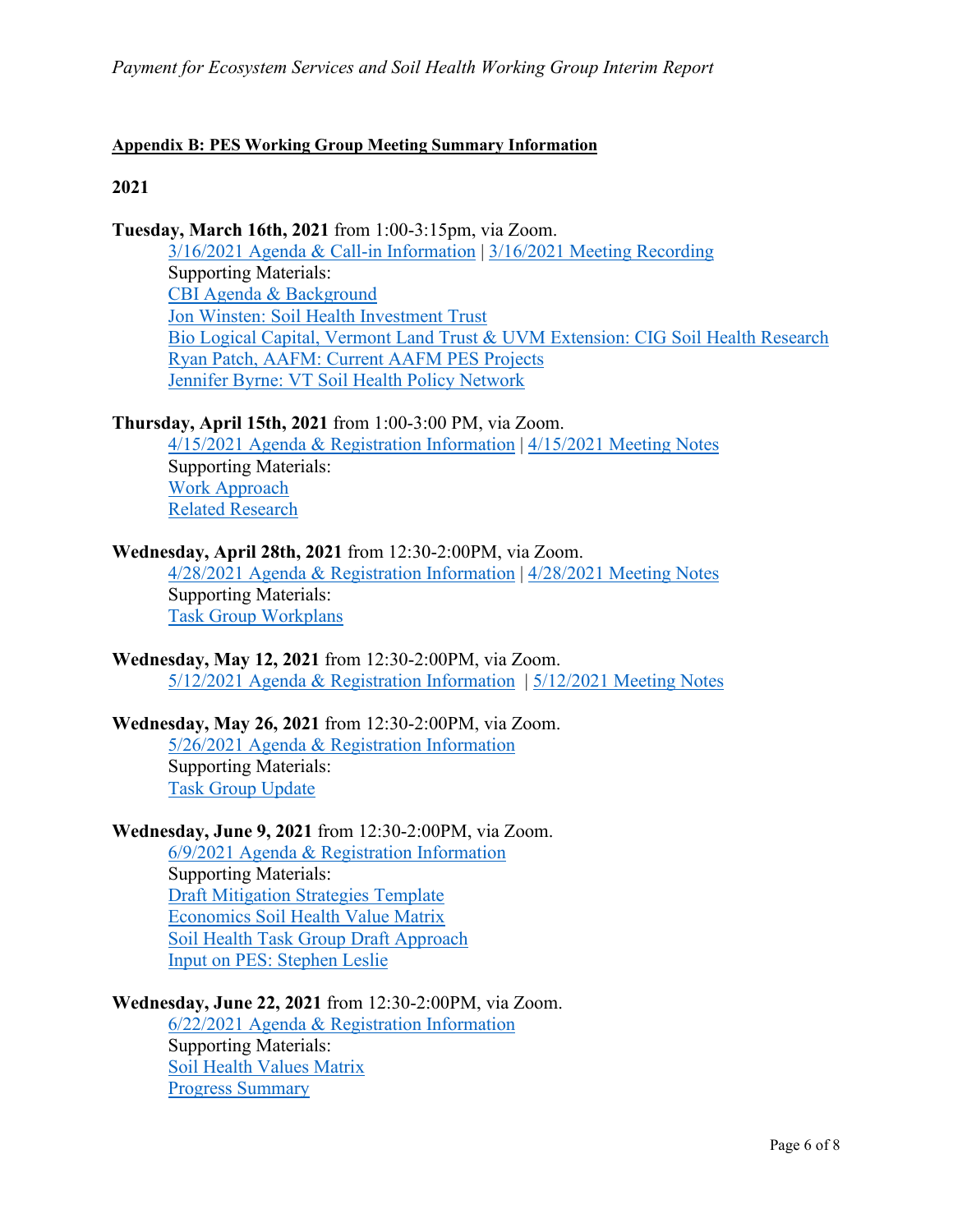# **Tuesday September 21, 2021** from 12:00 - 2:00PM, via Zoom

[9/21/2021 Agenda & Registration Information](https://agriculture.vermont.gov/sites/agriculture/files/documents/Water_Quality/PES/20210921%20PES%20and%20SH%20Working%20Group%20agenda_participant_v2.pdf) [9/21/2021 Meeting Recording](https://cbuilding.zoom.us/rec/play/qYcI7WmSLxSP8BLXR518c00vqbX-uZ7kJz9JGPsdCJQpzv3YXclud0mKGGSQoJJjcQqEtWx8RItAM0v6.AYGiUurWbc7xaiBx?autoplay=true) Supporting Materials: [The State of Soil Health in VT Project Update](https://agriculture.vermont.gov/sites/agriculture/files/documents/Water_Quality/PES/State%20of%20Soil%20Health%20project%20update%20for%20PES%20WG.pdf)

## **Tuesday October 5, 2021** from 12:00 - 2:00PM, via Zoom

[10/05](https://agriculture.vermont.gov/sites/agriculture/files/documents/Water_Quality/PES/20211005%20PES%20and%20SH%20Working%20Group%20agenda_participant.pdf)[/2021 Agenda & Registration Information](https://agriculture.vermont.gov/sites/agriculture/files/documents/Water_Quality/PES/20210921%20PES%20and%20SH%20Working%20Group%20agenda_participant_v2.pdf) [10/05/2021 Meeting Recording](https://cbuilding.zoom.us/rec/play/iRcWis7gy-aabpaFsnDx89uusgbhL9Q7VtucEQAD-KXfMawlaQnxNBZAcehY9YzXRcE8RlWLU6CE5XC5.kyO_EVBMrNcULCZ8?autoplay=true) Supporting Materials: [PES Research Contract Overview](https://agriculture.vermont.gov/sites/agriculture/files/documents/Water_Quality/PES/PES%20research%20contract%20overview%2010.5.21.pdf) [Presentation: Responsible Innovation and](https://agriculture.vermont.gov/sites/agriculture/files/documents/Water_Quality/PES/PES_Presentation%20to%20Commission%2020211005.pdf) Precision Ag

## **Tuesday October 19, 2021** from 12:00 - 2:00PM, via Zoom

[10/19/2021 Agenda & Registration Information](https://agriculture.vermont.gov/sites/agriculture/files/documents/Water_Quality/PES/20211019%20PES%20and%20SH%20Working%20Group%20agenda_participant.pdf) | [Meeting Recording](https://cbuilding.zoom.us/rec/share/Frky7CZxrguk-JPzNQDnNwuMMNnaRuE3SL1soCurn_ivy_Uk04n8Nvp72WzBrvTy.zWMXQeutO2A57CeZ) *|* [Summary](https://agriculture.vermont.gov/sites/agriculture/files/documents/Water_Quality/PES/20211019%20VT%20PES%20and%20Soil%20Health%20WG_draft%20summary.docx) Supporting Materials: [CSP+ Proposal for Discussion](https://agriculture.vermont.gov/sites/agriculture/files/documents/Water_Quality/PES/CSP%2B%20shared%20outline%206%2022%202021.docx.pdf) [Past CSP+ Webinar for Review](https://cbuilding.zoom.us/rec/play/6fD2DZ4kvEkQXiYLQroIHtNUr67lD9TVf2pSFQzPHMiX6wTrT3gzRAx1HXyGffo8fcyQe1BcdkPKrQ2q.yaD40rNnuJnqURPK?continueMode=true) [CSP+ Slides](https://agriculture.vermont.gov/sites/agriculture/files/documents/Water_Quality/PES/CSP_plusPresentation.10.14.21.pptx) [Enhanced TA Teams Proposal Slides](https://agriculture.vermont.gov/sites/agriculture/files/documents/Water_Quality/PES/PESWorkingGroup10.19.21%20.pptx) [Program Design Slides](https://agriculture.vermont.gov/sites/agriculture/files/documents/Water_Quality/PES/ProgramDesignPES-WG2021-10-19.pptx)

# **Tuesday November 2, 2021 -** *MEETING CANCELLED*

*[11/2/2021 Agenda & Registration Information](https://agriculture.vermont.gov/sites/agriculture/files/documents/Water_Quality/PES/20211102%20PES%20and%20SH%20Working%20Group%20agenda_participant.pdf)* 

## **Tuesday November 16, 2021** from 12:00 - 2:00PM, via Zoom

[11/16/2021 Agenda & Registration Information](https://agriculture.vermont.gov/sites/agriculture/files/documents/Water_Quality/PES/20211116%20PES%20and%20SH%20Working%20Group%20agenda_participant.pdf) | [Meeting Recording](https://youtu.be/ZM4phfEsiB0) Supporting Materials: [Review of PES Legislative Language](https://agriculture.vermont.gov/sites/agriculture/files/documents/Water_Quality/PES/Review-of-PES-Legislative-Language-11162021.pdf) [UVM Research Team Update Presentation](https://agriculture.vermont.gov/sites/agriculture/files/documents/Water_Quality/PES/11.16.21.%20Update%20to%20PES%20working%20group.pdf) [Ag & Soil Health Co-benefits -](https://agriculture.vermont.gov/sites/agriculture/files/documents/Water_Quality/PES/AAFM-PES-Cobenefits-11162021.pdf) Ryan Patch [Soil Health and Biodiversity -](https://agriculture.vermont.gov/sites/agriculture/files/documents/Water_Quality/PES/Biodiversity%20Soil%20Health%2011.11.21.pdf) Becky Maden

## **Tuesday December 07, 2021** from 12:00 - 2:00PM, via Zoom

[12/07/2021 Agenda & Registration Information](https://agriculture.vermont.gov/sites/agriculture/files/documents/Water_Quality/PES/20211207%20PES%20and%20SH%20Working%20Group%20agenda_participant.docx) | [Meeting Recording](https://cbuilding.zoom.us/rec/share/b2pb9MSBK3d-cN_lEuloEy3a96kpLgjZWQS4xeuCck8XOnUKujNHce1ot-Ut_-U-.9n6Ci0nePgTKmEEW) | [Summary](https://agriculture.vermont.gov/sites/agriculture/files/documents/Water_Quality/PES/20211207%20PES%20and%20SH%20Working%20Group_draft%20summary.docx) Supporting Materials [PES Program Tables](https://agriculture.vermont.gov/sites/agriculture/files/documents/Water_Quality/PES/PES%20Program%20Tables.pdf) [UVM Updates](https://agriculture.vermont.gov/sites/agriculture/files/documents/Water_Quality/PES/12.7%20UVM%20Update%20to%20PES%20working%20group.pdf) Stephen Leslie - [Small Farmer Input](https://agriculture.vermont.gov/sites/agriculture/files/documents/Water_Quality/PES/Stephen%20Leslie%20Small%20Farmer%20Input.pptx) [PES Observed Metrics](https://agriculture.vermont.gov/sites/agriculture/files/documents/Water_Quality/PES/VT%20PES%20Observed%20Metrics%2012%207%2021.pptx)

#### **Tuesday December 21, 2021** from 12:00 - 2:00PM, via Zoom

[12/21/2021 Agenda & Registration Information](https://agriculture.vermont.gov/sites/agriculture/files/documents/Water_Quality/PES/2021-12-21%20PES%20and%20SH%20Working%20Group%20agenda_participant.pdf) | [Meeting recording](https://cbuilding.zoom.us/rec/share/oxT9onUGhWD7jDwDnvsTJ-OHXf9wsgLpDIgqe6_pqTUifKgwy3s9lG-m5xEvWP5F.DpoJ18jdt8mICaGE) | [Summary](https://agriculture.vermont.gov/sites/agriculture/files/documents/Water_Quality/PES/20211221%20PES%20and%20SH%20Working%20Group_draft%20summary.docx) [Winsten Program Design slides](https://agriculture.vermont.gov/sites/agriculture/files/documents/Water_Quality/PES/Winsten_Program_Design_12.21.2021.pdf) [UVM Soil Health Valuation slides](https://agriculture.vermont.gov/sites/agriculture/files/documents/Water_Quality/PES/Task_5_presentation.pdf)